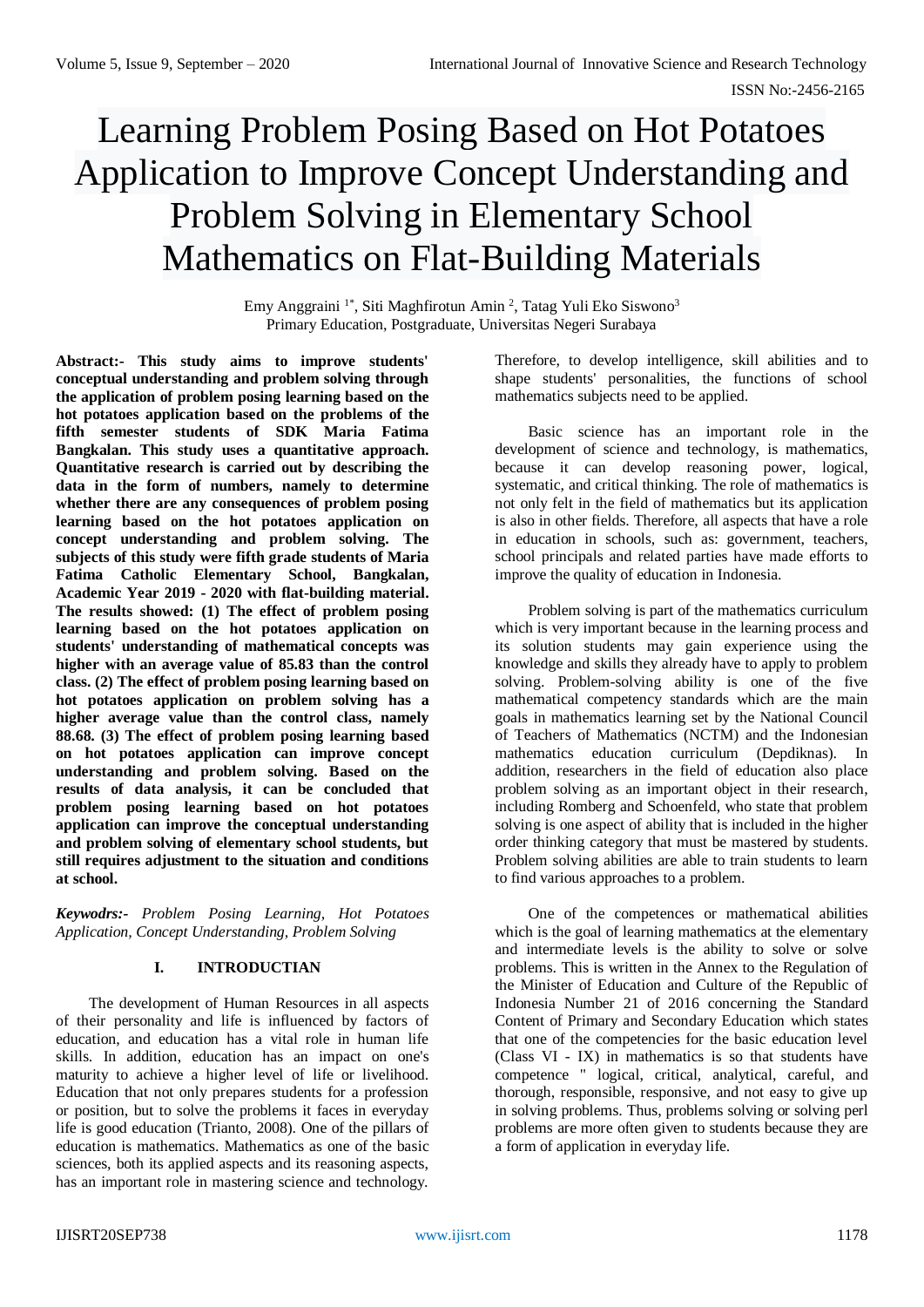According to Polya (1973) there are four important steps that must be taken in solving math problems, namely (1) understanding the problem; (2) device a plan; (3) carry out the plan; (4) looking back. Meanwhile, according to Krulik and Rudnick (1988), there are five stages in problem solving, namely: (1) reading and thinking (read and think); (2) explore and solve (explore and plane); (3) choose a strategy (select a strategy); (4) looking for an answer (find an answer); (5) reflect and extend (reflect and extend). Problem solving is very important in the learning process of mathematics. Therefore, students must know how to solve math problems, so that students will be directed to develop their abilities in solving math problems. The ability of students to solve problems is considered very important, because in their daily lives students are always faced with real problems that need solutions. Hosnan (2014: 68) states that in order to bring out their understanding and problem solving, students must actively build their knowledge based on their intellectual abilities, one of which is the ability to solve mathematical problems.

Based on the description above, it can be concluded that the Ministry of National Education and NCTM have determined that problem solving is an important process in realizing the objectives of learning mathematics. This statement shows that problem solving is the main process for developing students' thinking in mathematics, so that the problem solving process needs to be nurtured and owned by students in mathematics learning activities. The main asset in problem solving is conceptual understanding, because in determining a problem-solving strategy it is necessary to master the concepts that underlie the problem. Mathematics subjects starting from elementary school to high school level as stated in the 2016 curriculum, illustrate the importance of mathematics education from an early age, because the essence of mathematics is (1) understanding mathematical concepts, explaining the relationship between concepts and applying concepts or algorithms that are flexible, accurate, efficient, and precise in solving problems, (2) using reasoning on patterns and properties, manipulating, compiling evidence, or explaining mathematical ideas and statements, (3) solving problems which include the ability to understand problems, design mathematical model.

NCTM (2000) states that "urge teachers to create an environment where students learn mathematics with understanding" means that NCTM standardizes that in the learning process, teachers must create situations that facilitate students to learn with understanding. Understanding is not only understanding how to do something but also about why it is done. Hiebert and Carpenter (1992) state "With the acquisition of both procedural knowledge and conceptual understanding, students are more to develop skills related to applicability and obtaining an understanding of connected ideas in mathematics" which means that by having procedural and conceptual understanding, students are able to develop skills. related to other mathematical ideas. Therefore,

Indications of low assessment of students' high math scores in terms of five aspects of mathematical abilities according to NCTM (2000), namely the ability to solve mathematical problems, mathematics communication, mathematical reasoning, understanding concepts and mathematical connections. The five indications of low and high assessment of students' math scores are also called math power or math skills. Understanding concepts according to the Ministry of National Education is one of the elements of mathematical skills or skills that are expected to be achieved in learning mathematics, namely by demonstrating an understanding of the mathematical concepts being learned, explaining the relationship between concepts and applying the concepts in a flexible, accurate, efficient and precise manner in solving problems, it is expected that understanding concept and problem solving increases the need for improvement in the learning process. According to Ruseffendi (2006: 328) learning mathematics in schools has been through notification (by means of lectures or expository), reading, imitating, seeing, observing, and so on, not obtained through discovery. So that it has an impact on student errors in understanding mathematical concepts. Example: a student's error is that the student forgets (mistakenly) uses a formula to be used in solving a problem caused by the tendency of students to only memorize the formula, not understand how the formula occurs, so that what they learn is easily forgotten. So it is very important to practice understanding mathematical concepts in students. So that it has an impact on student errors in understanding mathematical concepts. Example: a student's error is that the student forgets (mistakenly) uses a formula to be used in solving a problem caused by the tendency of students to only memorize the formula, not understand how the formula occurs, so that what they learn is easily forgotten. So it is very important to practice understanding mathematical concepts in students. So that it has an impact on student errors in understanding mathematical concepts. Example: a student's error is that the student forgets (mistakenly) uses a formula to be used in solving a problem caused by the tendency of students to only memorize formulas, not to understand how the formula occurs, so that what they learn is easily forgotten. So it is very important to practice understanding mathematical concepts in students.

National Council of Teachers of Mathematicsstates that mathematics learning should be carried out in an effort to develop problem solving skills, reasoning, and proof, mathematical connections, mathematical communication, and representation (NCTM, 2000). Problem solving can be used as a technical approach and purpose of learning mathematics to find a solution to a mathematical problem. Polya in Hudojo (2003) explains problem solving as a solution or an effort to find a way out of difficulties, achieving a goal that cannot be achieved immediately, so it can be said that problem solving is the main activity in learning mathematics, problems can be presented in the form of story problems. or non-stories, depictions of phenomena or events, illustrated images or puzzles. According to Suherman (2003: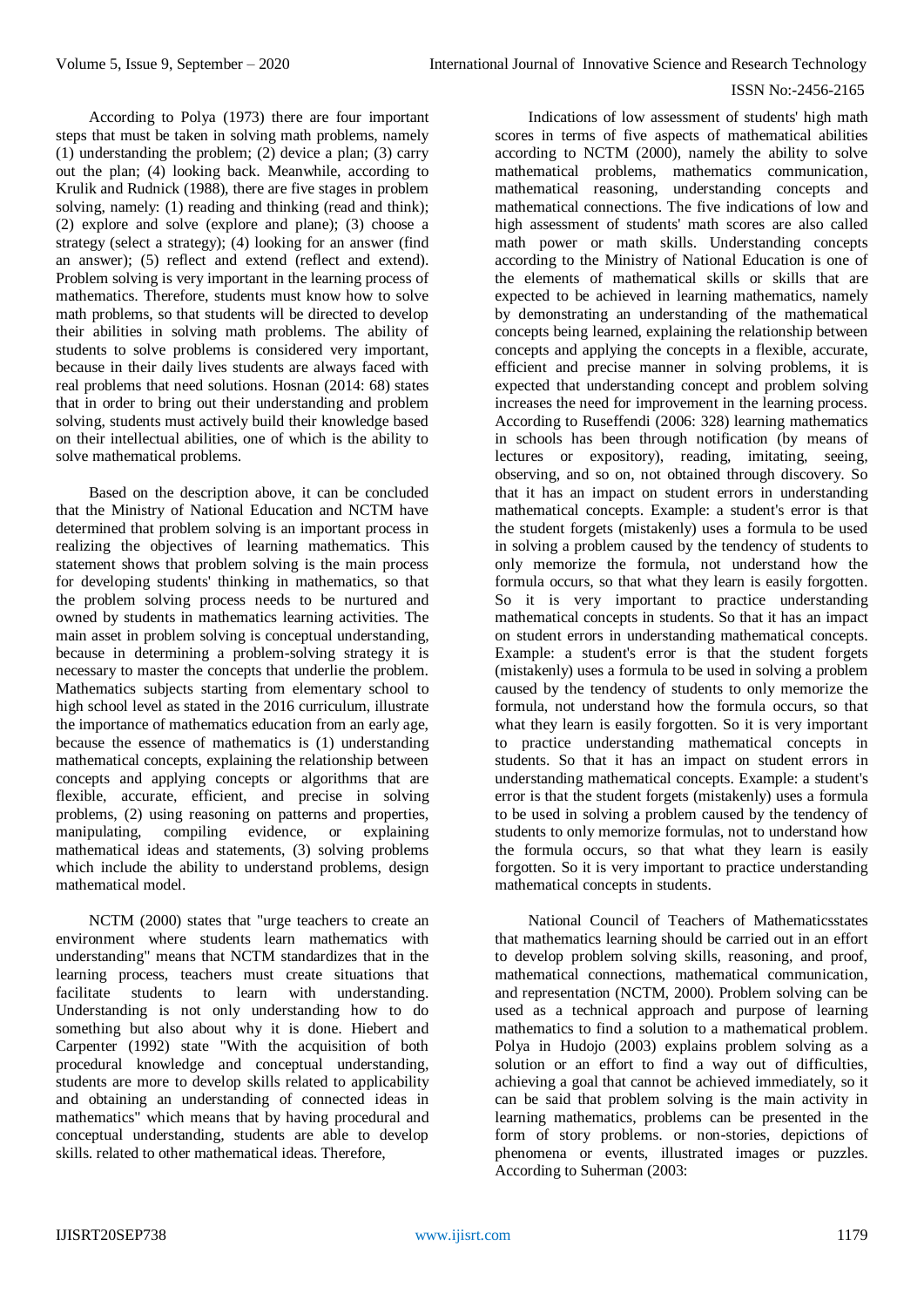In addition, Syafrianto's (2014) study found a low understanding of elementary students' mathematical concepts and teacher complaints in teaching, this can be seen when students still think mathematics is easy, but the longer the students feel that they do not like mathematics even more and are afraid because they feel difficult and not. understand how to complete tasks. Kesumawati (2008) states that the main principle in learning mathematics is to improve and prepare learning activities that are beneficial to students.

The findings in the field found that the results of the fifth grade students of Maria Fatima Bangkalan Christian Elementary School were still below the Minimum Completeness Criteria value  $\leq$  70. This shows that students' ability to understand concepts and solve mathematical problems needs to be improved through interactive and easy learning. This kind of condition needs further study regarding the use of the learning approach. One way that can be done is to emphasize student development in forming questions or making questions (problem posing). Problem posing is one of the core mathematical activities so that it is a very important component in the mathematics curriculum as stated by English (1997: 83).

Problem posing learning activities, to guide students in formulating or asking problems or questions based on the situations given by the teacher. In the formulation of problems, students must think and reason, create and communicate mathematical ideas, cooperate and argue in formulating and solving problems, use available information to solve problems and think of the most appropriate and sensible way to solve problems that have been formulated. In addition, problem posing provides the widest possible opportunity for students to construct their thoughts in forming problems or making questions.

Field findings from the observation of learning at SDK Maria Fatima have been very good. Basically, the principles of learning in SDK are very good, namely: the principles of learning that are not only done in school, but learning can be done at home or in the community. However, there are some grade V SDK students who have less than optimal learning outcomes, namely in the flat shape material. Based on the results of daily tests of flat shape material, most SDK students have not completed the Minimum Completion Criteria. Of the 26 students, only 10 students scored above the Minimum Completeness Criteria.

The solution to increasing the value of the students' Minimum Completeness Criteria is through the use of media in learning which is used to explain the material to be conveyed in learning which is also used as a medium so that students better understand the material presented. In this study, the media used was the Hot Potatoes application. The Hot Potatoes application is a tool for creating a question bank. The Hot Potatoes Program consists of six programs that can be used to create interactive web-based teaching materials. This is in line with previous research conducted by Awalia and Rusma (2013) regarding "The use of Hot Potatoes media to improve student learning

outcomes in the cognitive domain in information and communication technology subjects. The findings of this study were that there was an increase in student learning outcomes in the cognitive domain after using Hot Potatoes media in the subject. In connection with the use of computer technology in the field of mathematics education, NCTM (2000) states that electronic technology such as calculators and computers is essential to assist learning and mathematical activities.

The purpose of this research is (1) to analyze the effect of problem posing learning with the help of the Hot Potatoes application on understanding concepts in mathematics in fifth grade; (2)to analyze the effect of problem posing learning with the help of the Hot Potatoes application on problem solving in mathematics in fifth grade; and (3) uto analyze influence learning problem posing with the help of the Hot Potatoes application to understanding concepts and solving problems together in mathematics in fifth grade

## **II. THEORETICAL FRAMEWORK**

## *Understanding of Mathematic Concepts*

Hiebert and Carpenter (1992) argue that understanding is the most fundamental aspect of learning and any mathematics learning focuses more on embedding concepts based on understanding, because the meaning cannot be understood, only by memorizing it. Nuzilatus (2014: 11) defines understanding is a person's ability to grasp the meaning and meaning of the material being studied, which is stated by describing the main content of a reading or changing the data presented in a certain form to another.

Understanding the concept is a very important aspect of learning, because by understanding the concept students can develop their abilities in any subject matter. Concept understanding consists of two words, namely understanding and concept. According to Sardiman (2010: 43) understanding is a standard set of educational programs that reflects competence so that it can lead students to be competent in various sciences, while a concept according to Oemar Hamalik (2008: 162) is a class or category of stimuli that have characteristics general. So conceptual understanding is mastering something with a mind that contains a class or category of stimuli that have general characteristics.

The essence of learning mathematics is understanding concepts. If students are going to learn a new concept, then students must master the concept that underlies the concept. This is because the concepts in mathematics are arranged systematically, hierarchically, and logically from simple to complex. To master mathematical concepts, it is not enough to memorize formulas and strategies in solving problems. Many students waste their time just memorizing the formula and don't understand what it means. Even though conceptual understanding is important to achieve meaningful mathematics learning. The higher the students 'conceptual understanding of the material being studied, the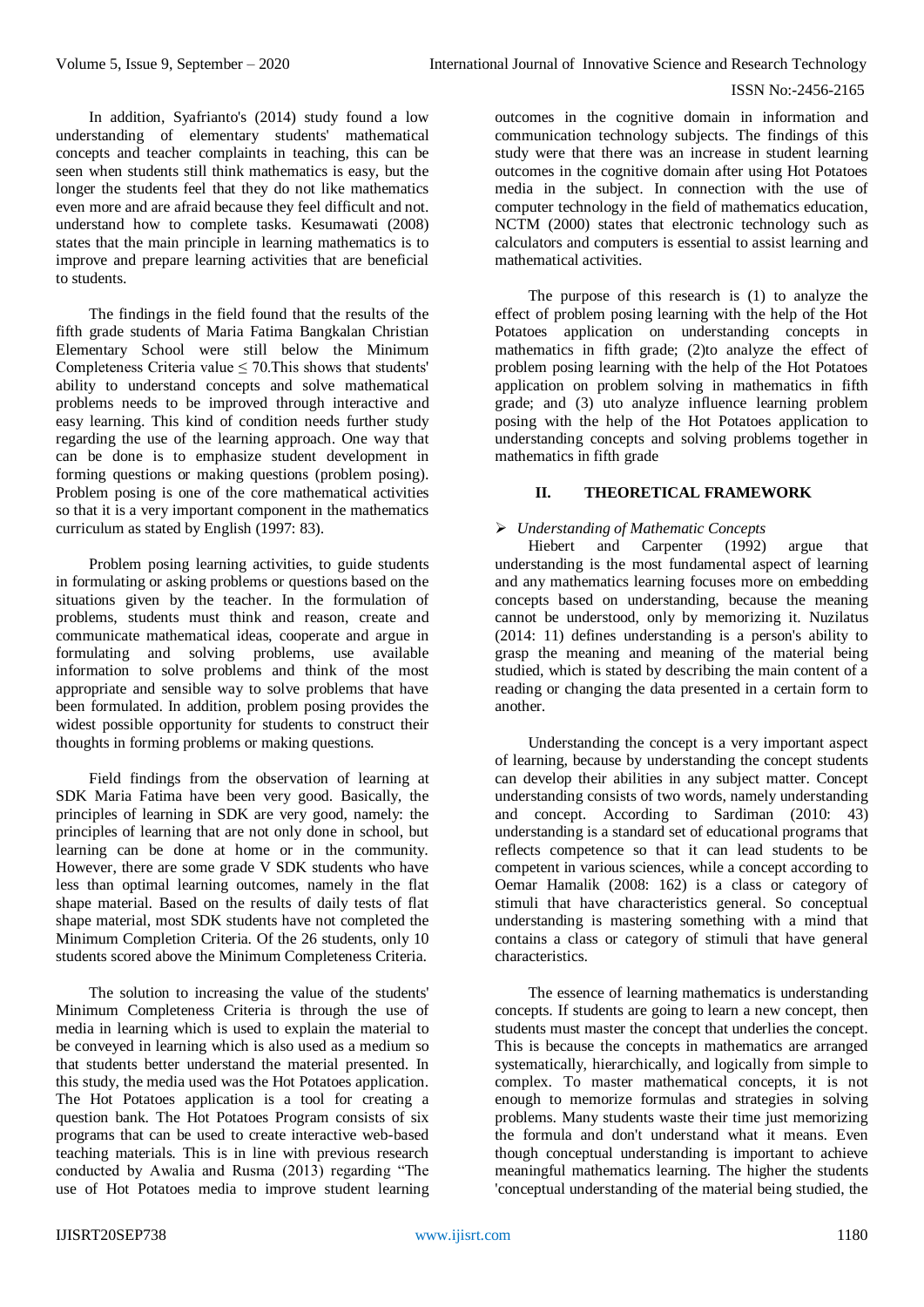higher the students' conceptual understanding of the material being studied, the higher the learning success rate (Retnowati, 2013)

Brownell in Suhenda (2007) suggests that one way for students to develop an understanding of mathematics is by using certain objects that they already know and are relevant to the concept being discussed. Under these conditions, the objects used can be manipulated by students so that they can understand the meaning of the mathematical concepts and skills they have just learned. Someone is said to understand something if he has been able to organize and restate what he has learned using his own sentences.

## *Math Problem Solving*

According to Ruseffendi (2006) states that a problem is a problem for students if the question is unknown or the student does not have a certain algorithm to solve it. A question is categorized as a problem or not depending on the student who faces the question. A problem for one student is not necessarily a problem for another student. A problem for students at a certain level of school is not necessarily a problem for a higher school level.

Nakin (in Mahmudi, 2008) argues that problem solving is a process that involves the use of certain steps (heuristics) which are often referred to as models or problem-solving steps, to find a solution to the problem. Heuristics are general steps as guides to solving a problem, although they do not necessarily guarantee successful problem solving. This is in line with Gagne's opinion (in Mahmudi, 2008) that defines problem solving as a process of synthesizing various concepts, rules, or formulas for solving problems. Polya (in Mahmudi, 2008) provides heuristics or general steps for problem solving, namely: (1) understanding the problem or problem; (2) create a solution plan; (3) carry out the solution plan; (4) recheck

Mathematical problem solving is seen as a process and goal of learning mathematics, a process as a technique and an approach whereas as a goal means a cognitive ability that is achieved after the learning process. According to Polya in Mahmudi (2008) "solving a problem is finding the unknown means to a distinctly conceived end" which means solving a problem is an attempt to find something that is not yet known in a suitable way. Meanwhile, according to Siswono (2008) problem solving is a process or individual effort to respond or overcome obstacles or constraints when an answer or method is not yet clear. Problem solving is a human activity that combines previously acquired concepts and rules, and is not a generic skill.

## *Learning Problem Posing*

Problem posing is solving problems through elaboration, namely reformulating the problem into simpler parts so that they are understood. The syntax is understanding, solutions, identification of mistakes, minimizing writing count, looking for alternatives, compiling questions (Suyatno, 2009). Problem Posing is a term in English which consists of the words "problem" and "pose". Posing has the equivalent meaning "question formation" or "question submission".

According to Brown and Walter stated that in 1989, for the first time the term problem posing was officially recognized by the National Council of Teachers of Mathematics (NCTM) as part of the National Program for Re-Direction of Mathematics Education (reform of mathematics education). Problem Posing is an important component of mathematics (Brown and Walter: 1993. NCTM: 2000). In principle, according to Suyitno Amin, problem posing is a learning model that requires students to ask their own questions through learning questions (practicing questions) independently. This means that students must master the material and the sequence of solving questions in detail and this will be achieved if the knowledge is not only from the teacher but needs to learn independently. The problem posing learning model was developed in 1997 by Lyn D. English and was initially applied in mathematics. Furthermore, this model was also developed in other disciplines (Amir Mahmud and Bestari Dwi, 2008).

This problem posing approach is supported by constructivism theory, which is a learning theory which says that knowledge is not simply transferred from the teacher's mind to the student's mind. This means that students mentally build their knowledge structure based on their cognitive maturity. In this connection, Cobb (1992) describes that "learning is seen as an active and constructive process in which students try to solve problems that arise as they actively participate in mathematics exercises in the classroom. This is in accordance with the problem posing approach where students are required to make new questions in their own words. Students actively do thinking activities to make questions.

The steps for applying the problem posing model proposed by Amri and Saminanto are in line with the opinion of Thobroni and Mustofa (2012) which states that 1) the teacher explains the subject matter to students using props to facilitate students in asking questions, 2) students are asked to ask questions in groups, 3) students exchange the questions that have been asked, 4) then answer the questions with the group.

## *The Hot Potatoes Application*

Hot potatoes is a web-based interactive teaching and question material, which can produce several types of output files, you can format the output in the form of Web pages (.htm), compressed files (.Zip), SCORM 1.2 package files (.Zip) or You can also print directly to a printer or send to a server (upload) on an LMS that supports standard e-learning application content with SCORM, for example the Dokeos LMS.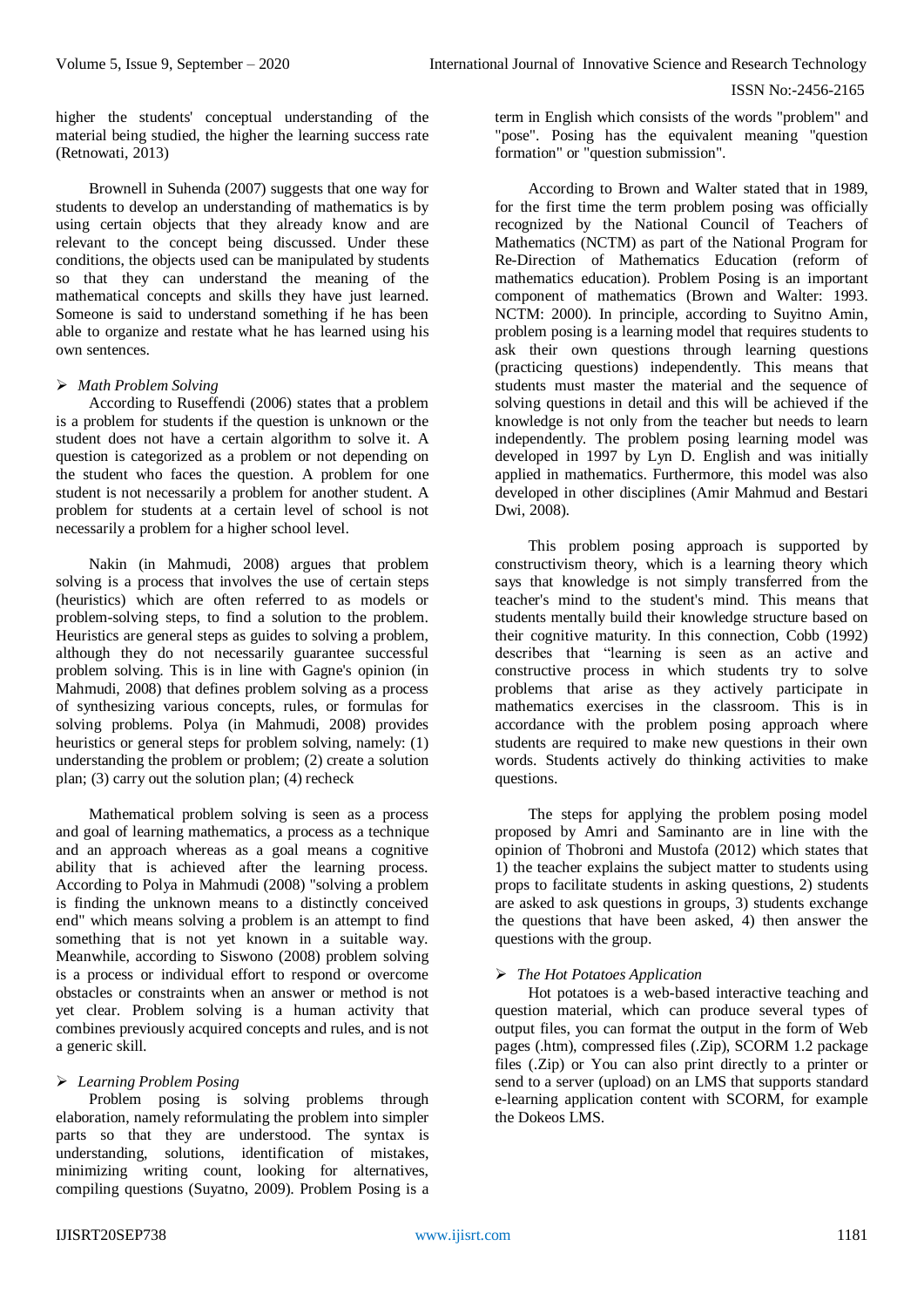ISSN No:-2456-2165

The steps in learning problem posing assisted by hot potatoes are described in the explanation below.

- Initial activities, things that are done at this stage are students are given story questions without questions, but all the information needed to solve the problem is there. The student's task is to make questions based on this information.
- The main activities, the things that are done at this stage are (1) The teacher selects a topic and asks students to divide into groups. Each group is assigned to make a story problem as well as its solution. Then the questions were solved by other groups. Previously, the questions were given to the teacher for editing about their kindness and readiness. These questions will be used as an exercise later. The name of the question maker is shown but the solution is not. These questions are discussed in each group and class. This will provide value for communication and learning experiences. The discussion is around whether the question is ambiguous or not. The questions made by students depend on the interests of each student. As an extension, students can ask story questions that are made individually. (2) Students are given questions and asked to list a number of questions related to the problem. A number of questions are then selected from the list to be completed. Questions can depend on other questions. It can even be the same, but the words are different. By listing questions related to the problem will help students "understand the problem", as one aspect of problem solving by Po
- The final activity, what is done at this stage is the students do the evaluation and discuss together about the results of the evaluation.

## **III. RESEARCH METHOD**

This research uses an experimental quantitative approach.Experimental research according to Creswel (2008: 299) is used when the researcher wants to establish possible causes and effects between the independent and dependent variables. This study will show that learning problem posing using the hot potatoes application as the independent variable (X) on the ability of understanding concepts and problem solving respectively as the dependent variable (Y1 and Y2) for elementary school students. In this study using a quasi-experimental design nonequivalent control group design. In this design, the experimental group and the control group were not chosen randomly, but used groups that were already available at school.

| Class      | Pretest | <b>Treatment</b> | Posttest |
|------------|---------|------------------|----------|
| Experiment | 91      |                  | O2       |
| Control    | O3      | C                | 04       |

Table 1:- Nonequivalent Control Group Design

Information:

O1 : Initial test in the experiment group

O2 : The final test in the experiment group

X : Learning problem posing using hot potatoes application

C : Direct learning model

O3 : Initial test in the control group

O4 : The final test in the control group

The research subjects were fifth grade students of Maria Fatima Christian Elementary School and Marga Bhakti Sukun Malan Christian Elementary School. The sample in this study amounted to 26 students.Collecting data in the study using a test description. The description test used was given twice, namely pretest and posttest, for the pretest was given before treatment. Meanwhile, the posttest was given using the problem posing learning model. From this test, the value of the students' concept understanding and problem solving abilities before and after the treatment was given.

Prior to data analysis, the researcher conducted a validity test and a reliability test which aimed to determine the feasibility of an instrument. The data collected from the results of the distribution of the instruments were then analyzed using the normality test and the homogeneity test. After that, the hypothesis is tested.

## **IV. RESULTS**

Before being used for research, the instruments used were validated first by an expert validator. The validation results by the validator are presented below.

The data description was carried out to describe the students' conceptual understanding data obtained in the study. The concept understanding data was obtained after assessing the experimental class with and the control class on concept understanding, in the form of multiple choice questions consisting of 10 questions. The 10 question test was used to measure the understanding of Mathematical concepts after participating in the treatment, namely learning using the Problem Posing learning model based on the Hot Potatoes application.

The students' conceptual understanding data in the control and experimental classes were tested by means of 10 questions pre-test and post-test. The scores for understanding the concept of mathematics are as follows.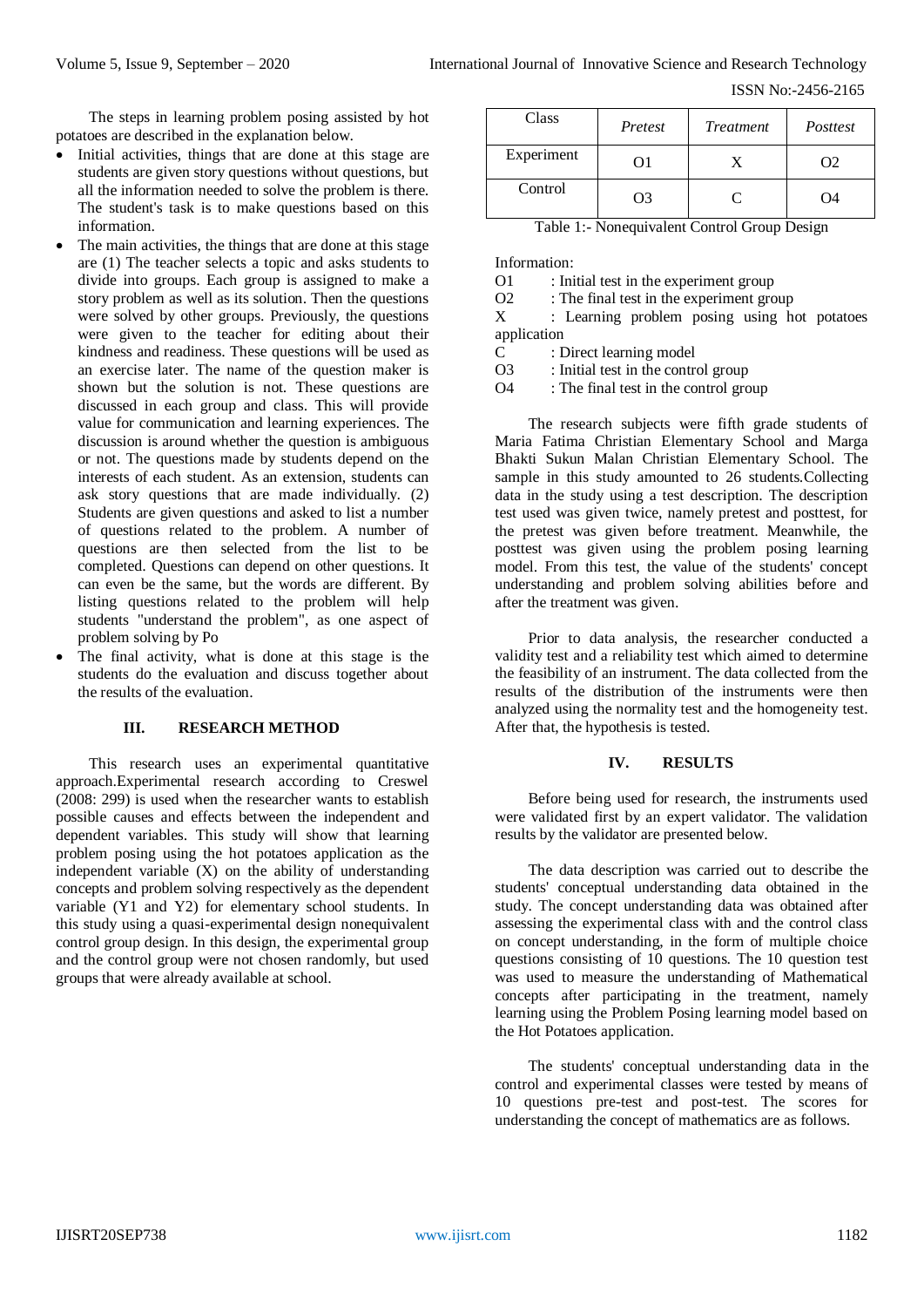| Group                                    | <b>Treatment</b> | <b>Mean Value</b>            |              |
|------------------------------------------|------------------|------------------------------|--------------|
|                                          |                  | <b>Concept understanding</b> | Category     |
| Direct Method                            | Pre Test         | 61.042                       | Not complete |
|                                          | Post Test        | 73.958                       | Not complete |
| Problem Posing learning based on the Hot | Pre Test         | 58.958                       | Not complete |
| Potatoes application                     | Post Test        | 85,833                       | Completed    |

Table 2:- Understanding of Mathematical concepts in terms of the Learning Model Source: Data processed by the author, 2020

The results of the Mathematics learning score by applying the learning model in table 2, it can be seen that the Problem Posing method based on the Hot Potatoes application is better than the Direct Learning Model, with an average post-test result score of 85,833, meaning that the students in that group are included in the complete category.

Students' conceptual understanding data in the control and experimental classes through measuring the problem-solving ability with 10 instruments. The scores of students' understanding of mathematical concepts in the high and low problem-solving ability group are shown in table 3.

| <b>Treatment</b> | Problem solving skill | <b>Score of Mathematical Concept</b><br><b>Understanding</b> |
|------------------|-----------------------|--------------------------------------------------------------|
| Pre Test         | Low                   | 53,636                                                       |
|                  | High                  | 61,892                                                       |
|                  | <b>Total</b>          | 60,000                                                       |
| Post Test        | Low                   | 74,545                                                       |
|                  | High                  | 81,486                                                       |
|                  | <b>Total</b>          | 79,896                                                       |

Table 3:- Understanding of Mathematical concepts in terms of problem-solving ability levels Source: Data processed by the author, 2020

The table above shows that the majority value of the mean score of understanding the concept of post test with high problem solving ability of 81,486 lies in the complete learning category, while understanding the concept of pre test with low problem solving ability is 53,636.

Students' conceptual understanding data in the control and experimental classes through the interaction between learning models and problem-solving abilities. The scores for students' understanding of mathematical concepts in the high and low problem-solving ability group are shown in table 4 below.

| <b>The Chase Model</b>                                           | <b>Problem solving skill</b> | <b>Score of Mathematical Concept</b><br><b>Understanding</b> |
|------------------------------------------------------------------|------------------------------|--------------------------------------------------------------|
| Learning methods<br>Live                                         | Low                          | 74,167                                                       |
|                                                                  | High                         | 73,889                                                       |
|                                                                  | <b>Total</b>                 | 73,958                                                       |
| Problem Posing learning based on<br>the Hot Potatoes application | Low                          | 75,000                                                       |
|                                                                  | High                         | 88,684                                                       |
|                                                                  | <b>Total</b>                 | 85,833                                                       |

Table 4:- Understanding the concept after interaction Source: Results of SPSS Data Processing

Table 4 shows a description of students' conceptual understanding of the interaction of the learning model with high problem solving abilities, showing the average value of understanding the concept of the Problem Posing learning model based on the Hot Potatoes application of 88,684 better than the Direct learning model of 73,889.

The normality test in this study used one sample Kolmogorov-Smirnov. To find out whether the data is normal or not, it can be seen from the p-value calculated for each variable to be studied. The test criteria are if the asymp.sig (2 tailed) value is  $\geq 0.05$ , then the data is normally distributed. Conversely, if the asymp.sig (2 tailed) value  $\leq 0.05$  then the data is not normally distributed.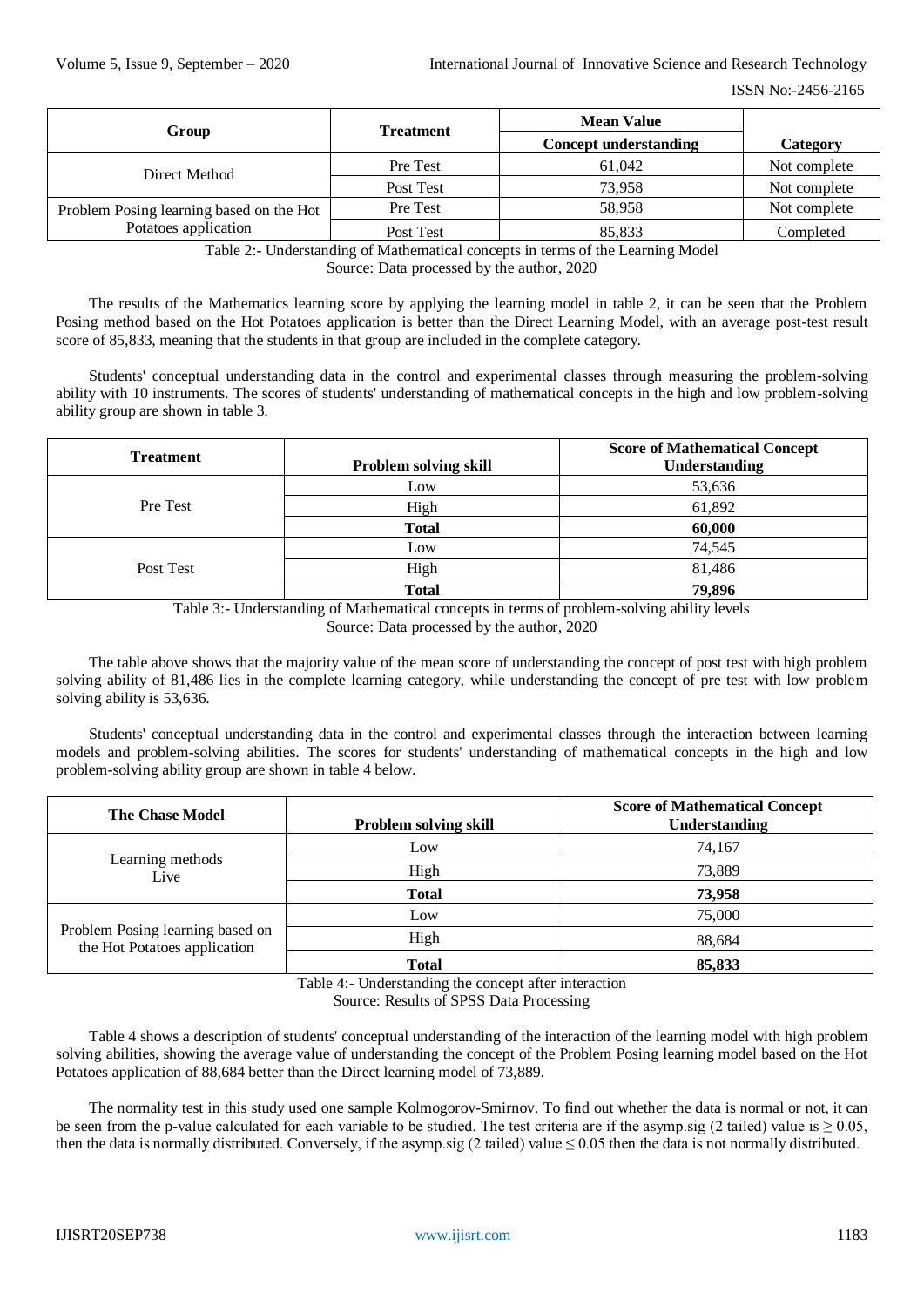| Group                                                              | <b>Variable</b>                                      | Kolmogorov<br><i><b>Smirmov</b></i> | <b>Significance</b> |
|--------------------------------------------------------------------|------------------------------------------------------|-------------------------------------|---------------------|
|                                                                    | Understanding the concept of Pre Test                | 0.839                               | 0.483               |
| <b>Control</b><br>(Direct learning model)                          | Understanding the concept of the Post<br><b>Test</b> | 1.271                               | 0.079               |
|                                                                    | Results Problem solving ability                      | 1.292                               | 0.077               |
| <b>Experiment</b>                                                  | Understanding the concept of Pre Test                | 1,059                               | 0.212               |
| (Learning model<br><b>Problem Posing based on the Hot Potatoes</b> | Understanding the concept of the Post<br>Test        | 0.573                               | 0.898               |
| <i>application</i> )                                               | Results Problem solving ability                      | 1.114                               | 0.237               |

Table 5:- Normality Test Results

Source: Data processed by the author, 2020

Based on table 5 above, the results of the Normality Test can be seen that the value of the significance level or the probability value of the Kolmogrorov-Sminov test of normalty is 0.483 for the pretest of direct understanding of the concept. Meanwhile, the posttest in the Lansung group was 0.079. The result of the problem-solving ability test, the significance level value is 0.079. The three test results are more than 0.05, so it can be concluded that the data distribution of the pretest, posttest and problem solving abilities of the direct group is following the normal distribution.

In the Problem Posing group based on the Hot Potatoes application, the significance level value for understanding the pretest concept was 0.212. Meanwhile, the posttest was 0.898. The result of the problem-solving

ability test, the significance level is 0.237. The three test results are more than 0.05, so it can be concluded that the data distribution of the pretest, posttest and problemsolving ability of the Problem Posing group based on the Hot Potatoes application is following the normal distribution.

According to Ghozali (2014) that homogeneity can be done using the Levene's Test, by looking at the significance level of the calculated Levene F value. If the calculated Levene F value shows a significance level of more than 0.05, it can be said that there is no difference in variance between sample groups or in other words the variance between groups is the same. The results of the homogeneity test can be seen in Table 6 below:

| <b>Levene's Test</b><br>Dependent Variable: Post Understanding the concept |     |     |       |
|----------------------------------------------------------------------------|-----|-----|-------|
|                                                                            | df1 | df1 | Sig.  |
| 0.111                                                                      |     | 44  | 0.953 |
| Table 6:- Homogeneity Test (Levene's test) Posttest                        |     |     |       |

Source: Data processed by the author, 2020.

Based on table 6 of the homogeneity test, it can be seen that the Levene F value of the variable understanding of Mathematical concepts and the results of the problem solving ability in the Lansung group and the Problem Posing group based on the Hot Potatoes application shows a significance level of 0.953 which means greater than 0.05, so the null hypothesis which states " there is no difference in variance between sample groups "is accepted or in other words the variance between groups of variables of understanding mathematical concepts and test results of problem solving ability is the same or homogeneous.

After testing the requirements analysis, the next step is to analyze the data. The data analysis technique used in this study was the two-way covariance analysis test, because the conceptual understanding variable fulfills the normality assumption, a twoway covariance analysis test is used.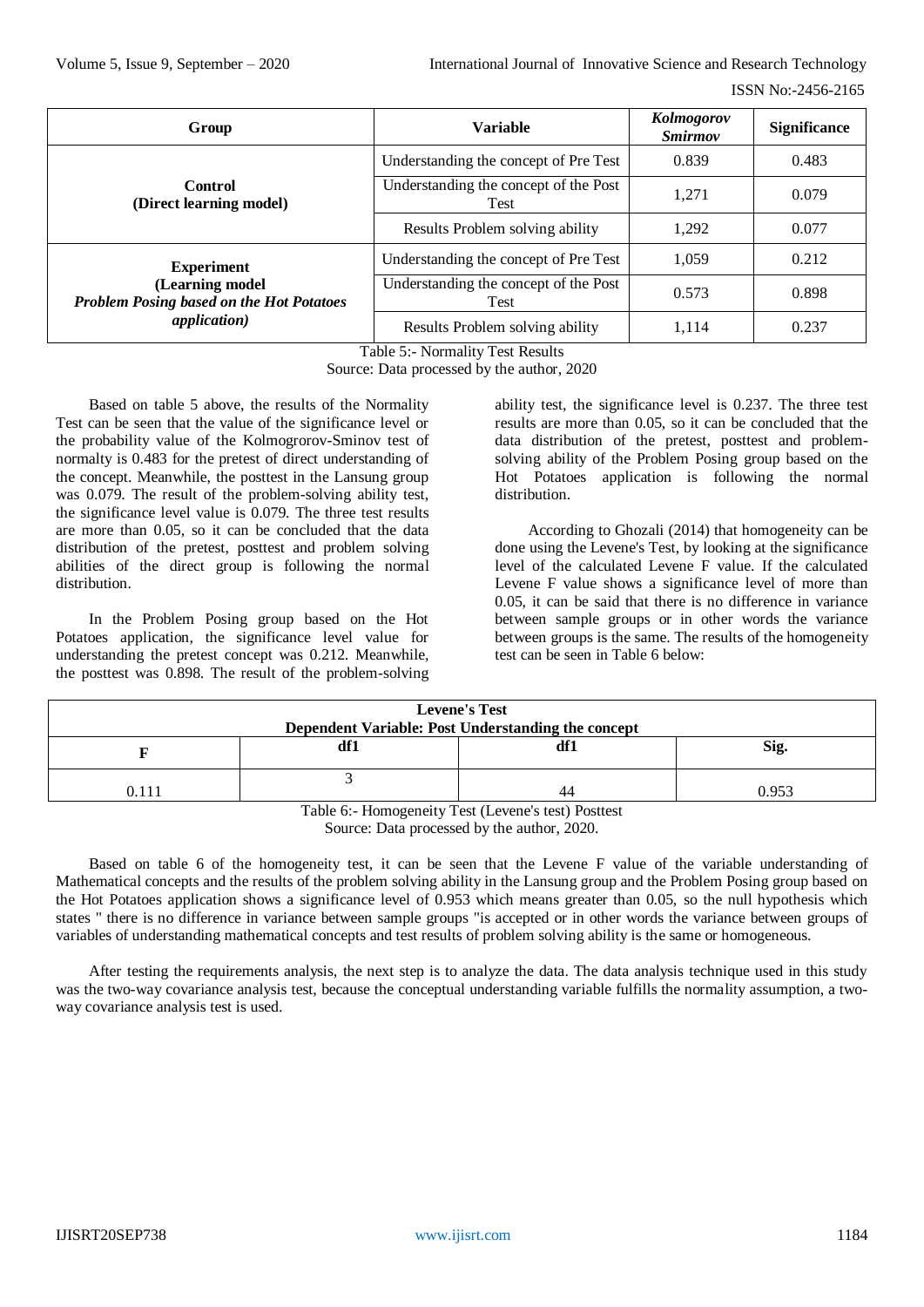The following are the results of hypothesis testing using two-way covariance analysis techniques as follows.

| <b>Test of Between - Subject Effect</b>                 |                                         |    |                    |          |            |
|---------------------------------------------------------|-----------------------------------------|----|--------------------|----------|------------|
| Dependent Variable: Post Test Understanding the concept |                                         |    |                    |          |            |
| <b>Source</b>                                           | <b>Type III Sum Of</b><br><b>Square</b> | df | <b>Mean Square</b> | F        | <b>Sig</b> |
| Corrected Model                                         | 2433.763a                               | 3  | 811,254            | 9,672    | .000       |
| Intercept                                               | 204 656,005                             |    | 204 656,005        | 2439,869 | .000       |
| Group                                                   | 514.379                                 |    | 514,379            | 6,132    | .017       |
| Problem solving skill                                   | 378,501                                 |    | 378,501            | 4,512    | .039       |
| Group * Problem solving<br>ability                      | 410,520                                 |    | 410,520            | 4,894    | .032       |
| Error                                                   | 3690,716                                | 44 | 83,880             |          |            |
| Total                                                   | 312525,000                              | 48 |                    |          |            |
| Corrected Total                                         | 6124,479                                | 47 |                    |          |            |
| $D$ Squared $= 0.307$ (Adjusted D Squared $= 0.246$ )   |                                         |    |                    |          |            |

 $R$  Squared =  $0.397$  (Adjusted R Squared =  $0.246$ )

Table 7:- Results of Two Path Covariance Analysis

Source: Data processed by the author, 2020

Based on table 7, the 2 Path Anova test results, are used to answer the hypothesis of this study, as follows.

First hypothesis. Based on the SPSS output, it is obtained a significance probability value  $\leq 0.05$ , the conclusion is that H0 is rejected and H1 is accepted. It is proven that there is a significant influence between Problem Posing learning based on the Hot Potatoes application on the understanding of the concept of mathematical problems of students in grade V SDK Maria Fatima Bangkalan. The results of the calculation show that the post-test mean score of understanding Mathematics concepts in the Lansung group is 73,958 (minimum completeness criteria), while the average value of concept understanding in the Problem Posing group based on the Hot Potatoes application is 85,833 (the minimum completeness criterion is complete). From this average value, relatively it can be said that there is a difference in understanding the concept of Mathematics between the control group (Lansung) and the experiment (Problem Posing based on the Hot Potatoes application), strengthened by the results of the F test, namely the Fcount of the Group  $= 6.132$  with a significant level (sig) of 0.017, meaning less than 0.05. This proves that there is a significant difference in understanding Mathematical concepts between the control and experimental groups, in other words the application of the Problem Posing model based on the Hot Potatoes application is better than the Direct learning model in increasing concept understanding.Math in students five Maria Fatima Christian Primary Schools in Bangkalan.

Second Hypothesis. Based on the SPSS output, it is obtained a significance probability value  $\langle 0.05,$  the conclusion is that H0 is rejected and H1 is accepted. This is proven by the research hypothesis which reads: "There is a significant influence between Problem Posing learning based on the Hot Potatoes application on solving math problems of students in fifth grade of Maria Fatima Bangkalan Christian Elementary School". The results of the F test, namely the value of Fcount of problem-solving ability =  $4.512$  with a significant level (sig) of 0.039, meaning less than 0.05. This proves that there is a

significant influence between Problem Posing learning based on the Hot Potatoes application on solving math problems of students in the fifth grade of Maria Fatima Bangkalan Christian Elementary School.

Third hypothesis. Based on the SPSS output, the results of testing the effect of the variables between the problem posing learning group using the hot potatoes application and the problem-solving ability of understanding mathematical concepts show that the F value of the interaction is 4.894 or with a significant level of 0.032. The significance probability value  $<$ 0.05, the conclusion is that H0 is rejected and H1 is accepted. The significant level obtained from the test results is less than 0.05, this proves that there is an interaction between the Problem Posing learning model based on the Hot Potatoes application with the direct learning model and the problemsolving ability to understand Mathematical concepts in fifth grade students of Maria Fatima Bangkalan Christian Elementary School, so that the hypothesis all three are acceptable.

## **V. DISCUSSION**

 *The Effect of Learning Problem Posing Based on the Hot Potatoes Application on Students' Understanding of Mathematical Problem Concepts in the fifth grade of Christian Elementary School Maria Fatima Bangkalan*

The problem-based learning model is more effectively used in learning, this is in accordance with Nur (2011:33) who states that the problem-based learning model demands student activity when compared to using conventional learning models. The benefit of raising a problem at the beginning of learning can trigger student thinking so that students will try to solve it scientifically. Margetson (in Rusman, 2012:230) explains that problem-based learning improves the development of students' thinking skills. Problem-based learning facilitates students to solve problems and interpersonal skills better than other learning models. In addition, it creates interactions between students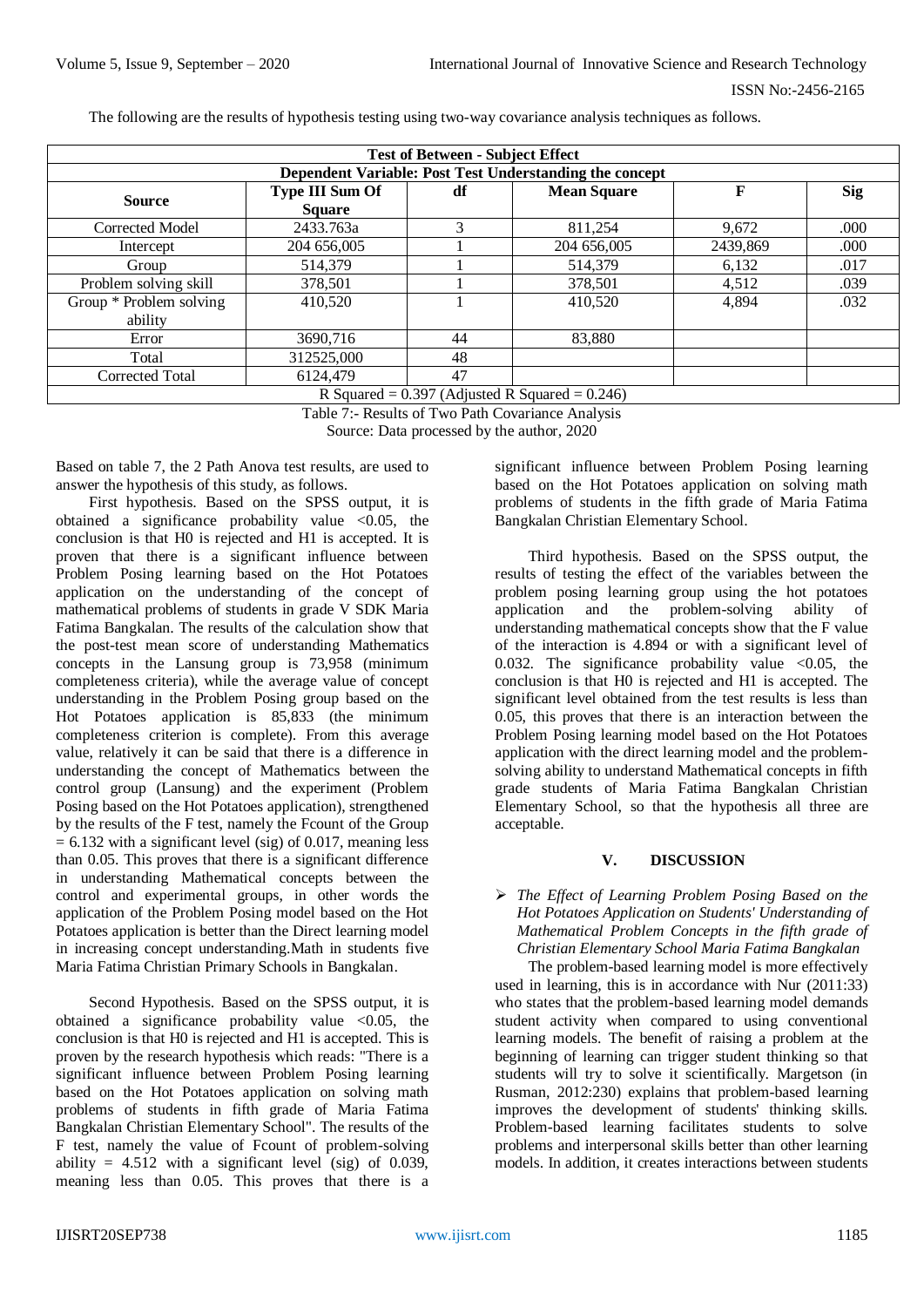and teachers and fosters the courage of students to speak up to express their opinions.

Based on the results of the observations it is evident that there is a significant influence between Problem Posing learning based on the Hot Potatoes application on the understanding of the concept of mathematical problems of students in the fifth grade of the Maria Fatima Bangkalan Christian Elementary School. The proof of this hypothesis is reinforced by the difference in the mean value of understanding mathematical concepts in the experimental group (Problem Posing model based on the Hot Potatoes application) which is higher by 85,833 (Very Good), than the average value of understanding mathematical concepts in the control group (direct learning model). ) of 73,958 (Good).

The results of this study are in line with the opinion of learning with the problem posing approach showing student learning activities are more active in determining how to understand conceptual understanding and explain to others about what they are learning. The advantages of the problem posing approach according to Silver, Brown, and Walter are (1) it is useful for the development of knowledge and understanding of mathematical concepts; (2) encouraging students to be responsible in their learning; (3) increase student curiosity.

This is in line with what Slavin stated, which states that the learning and learning process of students must be actively involved and students become the center of learning and learning activities in the classroom. Teachers can facilitate this process by teaching in ways that make information meaningful and relevant to students. For this reason, teachers must provide opportunities for students to find and apply their own ideas, in addition to teaching students to be aware and aware of their own learning strategies.

The results of Arrahim and Fatimah's study (2018) also reinforce this study which found that there was an increase in students' understanding of concepts after the Problem Posing model. It can be concluded that the use of the Posing model can improve students' understanding of concepts in Indonesian mathematics students of class V SDI-Huda AL Bekasi Timur. From the results obtained, the average value of the ability to understand the concept of students in the first cycle was 75.28 with a success percentage of 60.87%. Then in the second cycle, the average value of students' understanding of the concept of the ability to increase with success rates of 90.11 and 86.96%.

Likewise, the results of Wulandari's (2015) study found that through the problem-posing approach the understanding of mathematics concepts in grade IV elementary school students increased, by using a direct learning model, the understanding of mathematics concepts in grade IV elementary school students increased, an increase in the ability to understand mathematical concepts of students who received learning using the problem approach posing is better than students who get learning using direct learning models.

 *The Effect of Learning Problem Posing Based on the Hot Potatoes Application on Mathematical Problem Solving Students in fifth grade Christian Primary School Maria Fatima Bangkalan*

Trianto (2010: 94) suggests that the goal of problembased learning is to help students develop thinking skills and problem-solving skills, then learn the role of authentic adults. Problem-based learning has implications: a) encouraging cooperation, b) encouraging observation and dialogue with others, and c) involving students in investigating their own choices so that students can explain real-world phenomena independently, become independent learners in solving problems with directions teacher. The same thing was echoed by Ibrahim and Nur (2000: 19) regarding Vigotsky's learning theory that believes that social interaction with friends spurs the formation of new ideas and enriches students' intellectual development.

The results of the observation proved that there was a significant influence between Problem Posing learning based on the Hot Potatoes application on solving math problems of students in fifth grade Christian elementary school Maria Fatima Bangkalan. The proof of this hypothesis is supported by the difference in the average value of the assessment of mathematical conceptual understanding based on high problem solving skills in the experimental group of 88,684 (Very Good), while the average assessment of understanding mathematical concepts based on high problem solving skills in the control group is 73,889 (Good ). This shows that students who have problem solving skills by applying problem-based learning models have an impact on increasing understanding of mathematical concepts.

The results of this study are in line with the opinion of Widodo and Kartikasari (2017) who found differences in students' mathematical problem solving abilities between classes using the Creative Problem Solving learning model and those using conventional methods. It takes an understanding of mathematical concepts to be able to solve problem solving skills.

The results of this study are also strengthened by a study conducted by Saptono, Wahyudi, and Indarini (2019) which found that the increase in problem solving ability at the pretest stage obtained a completeness percentage of 40.95%, cycle I of 72.7%, and increased in cycle II to 90.9%. So it can be concluded that the application of the problem posing method can improve students' problem solving abilities.

Likewise, a study conducted by Saptono, Wahyudi, and Indarini (2019) found that an increase in problem solving ability at the pretest stage obtained a completeness percentage of 40.95%, cycle I of 72.7%, and increased in cycle II to 90, 9%. So it can be concluded that the application of the problem posing method can improve students' problem solving abilities.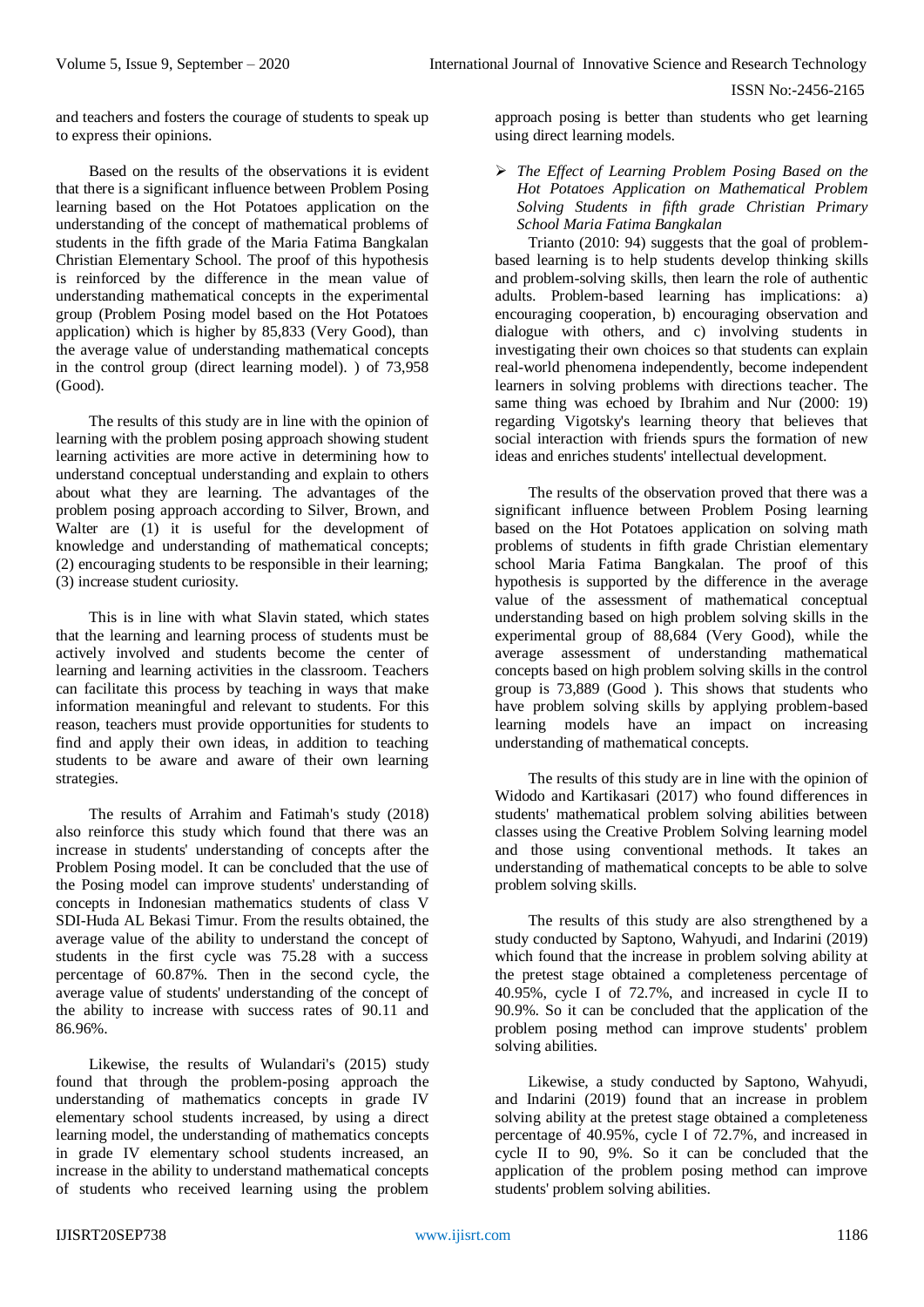*The Effect of Learning Problem Posing based on the Hot Potatoes application on the Understanding of Mathematical Concepts and Problem Solving Students in fifth grade Christian Elementary School Maria Fatima Bangkalan*

The results of the observations proved that there was a significant influence between Problem Posing learning based on the Hot Potatoes application on understanding the concept and solving math problems of students in fifth grade Christian Elementary School Maria Fatima Bangkalan.

The results of this study are one of the active learning approaches that are conducive to the creation of an active learning atmosphere in order to form understanding of concepts and solving students' mathematical problems is to use the Problem Posing learning approach, namely learning to optimize the use of all the potential of students, so that all students students can achieve satisfactory learning outcomes in accordance with their personal characteristics. A concept in mathematics is the main understanding that underlies the subsequent meanings. Basically, the concept is a stimulus class which has general characteristics. A concept is a class or category of stimulus which has general characteristics. A stimulus is an object or person (person).

## **VI. CONCLUSIONS AND SUGGESTIONS**

*A. Conclusion*

Based on the research that has been carried out and the results of the analysis, it is concluded that (1) there is an effect of problem posing learning with the help of the Hot Potatoes application on understanding concepts in mathematics in fifth grade; (2) There is an effect of problem posing learning with the help of the Hot Potatoes application on problem solving in mathematics in fifth grade; (3) The hot potatoes application based problem posing learning can jointly influence the conceptual understanding and problem solving in mathematics in fifth grade.

*B. Suggestion*

It is hoped that teachers will be more proactive in developing and improving students' understanding of mathematical concepts and problem solving through the introduction of problem posing learning based on the hot potatoes application. **G.**uru can further improve students' knowledge and development of conceptual understanding and mathematical problem solving through the introduction of the hot potatoes application. And this study becomes a learning science reference for teachers to arrange questions easily, practically and attractively for students, so that students are not bored and bored with the hot potatoes application-based problem posing learning process.

It is hoped that researchers can become a means to practice the learning process in mathematics through research activities to gain direct experience in making evaluation questions using the Hot Potatoes application and directly examine the learning process in class using these applications and increase the writer's insight to think

critically and systematically in facing students' difficulty understanding concepts and solving math problems. This research can contribute to the development of conceptual understanding and mathematical problem solving, especially in mathematics and can be used as a reference for further research.

## **REFERENCES**

- [1]. Ahmadi, Abu. (2015). General Psychology. Jakarta: PT. Rineka Copyright.
- [2]. Abu-Elwan, R. (2000). Effectiveness of Problem Posing Strategies on Perspective Mathematics Teachers' Problem Solving Performance.
- [3]. Amri, Sofan. (2013). Development and Learning Models in the 2013 Curriculum. Jakarta: Prestasi Pustaka Raya.
- [4]. Arikunto, S. (2006). Research Procedures (A Practice Approach). Jakarta: Rineka Cipta
- [5]. Anggoro, Toha. (2009). Research methods. Jakarta: Open University
- [6]. BSNP. (2006). Content Standards for Primary and Secondary Education Units. Jakarta: National Education Standards Agency
- [7]. Brown, S. & Walter, R. (2005). The Art of Problem Posing. New Jersey: Lawrence Erlbaum Associates Publishers.
- [8]. Cobb, P., Wood, T., Yackel, E., & McNeal, B. (1992). Characteristics of classroom mathematics traditions: An interactional analysis. American Educational Research Journal, 29 (3), 573–604.
- [9]. Creswell, JW (2012). Research design: qualitative, quantitative, and mixed approaches. Yogjakarta: PT Pustaka Pelajar.
- [10]. Darmawan. (2013). Quantitative Research Methods. Bandung: Youth Rosdakarya.
- [11]. Ministry of National Education. (2006). Education Unit Level Curriculum. Jakarta: Depdiknas
- [12]. Ministry of National Education. (2010). Playgroup Implementation Technical Guidelines. Jakarta: Directorate of Early Childhood Education, Directorate General of PNFI.
- [13]. English, Lyn D. (1997). Promoting a Problem-Posing Classroom. Teaching Children Mathematics, November 1997, 172-179.
- [14]. Hamalik, Oemar. (2008). Teaching Planning Based on a Systems Approach. Jakarta: Earth Literacy.
- [15]. Hiebert, J. & Carpenter PT (1992). Learning and Teaching with Understanding. In DA Grouws (Ed.) Handbook of Research on Mathematics Teaching and Learning. New York: Macmillan Publishing Company.
- [16]. Hosnan, M. (2014). Scientific and Contextual Approaches in 21st Century Learning. Bogor: Ghalia Indonesia.
- [17]. Hudojo, Herman. (2003). Curriculum Development and Mathematics Learning. Malang: Neegeri University Malang.
- [18]. Krulik, Stephen & JA Rudnick, (1988). Problem Solvig: A Handbook for Elementary School Theacers. Boston: Allyn & Bacon Inc.